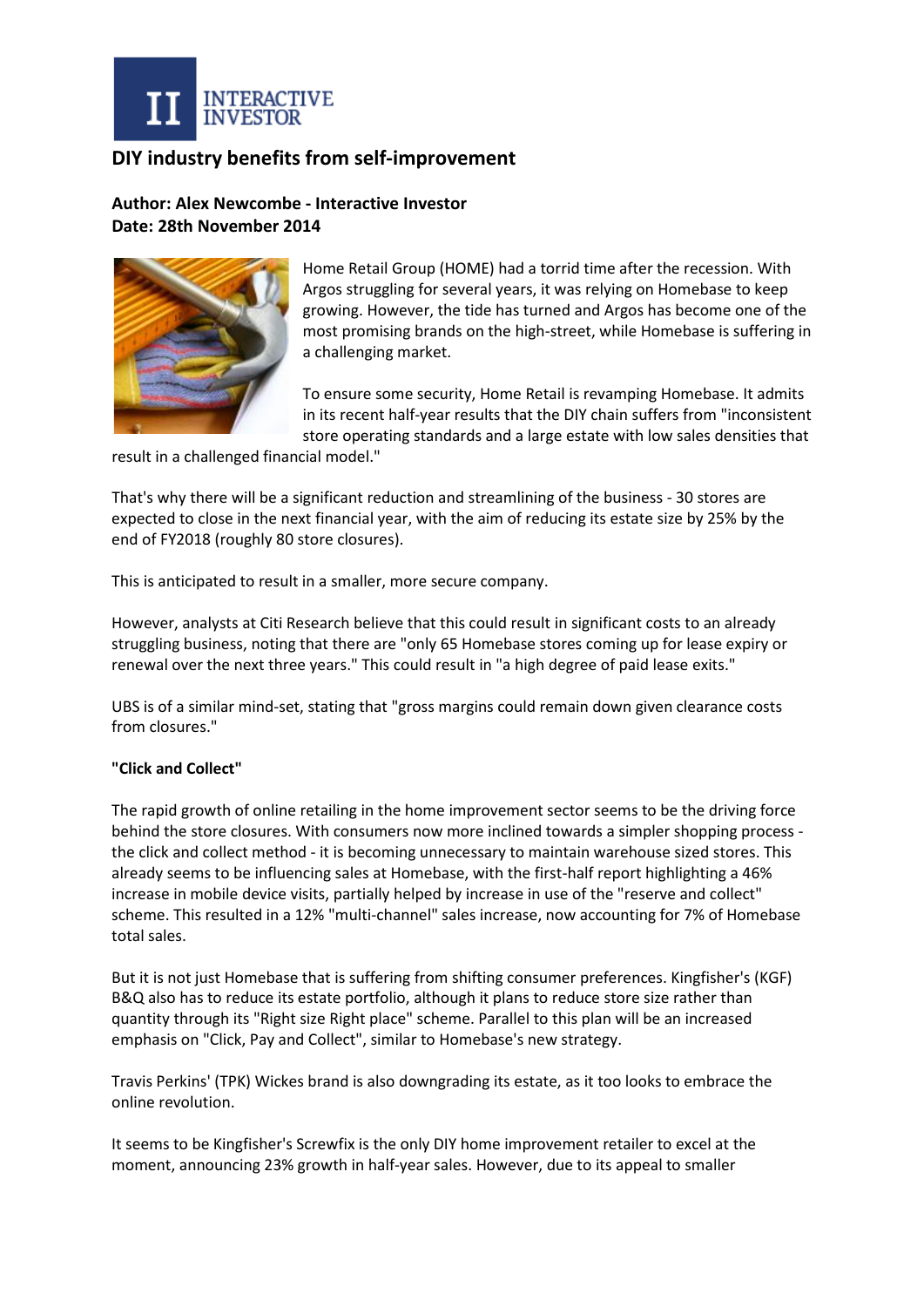

tradesmen, it is difficult to analyse how much of its success is down to the public's shopping preferences.

All of these companies have recently outperformed Homebase. They each experienced some level of growth in sales, as well as like-for-like sales. In the case of B&Q, this was a relatively small improvement, a 0.9% growth in sales in this year's third quarter. Homebase, on the other hand, suffered a 2.8% decline in total sales during its second quarter to 30 August 2014 as a result of store closures. Like-for-like sales crept up by 0.1%. Says Nomura: "As with other DIY Sheds in the UK, Homebase is working against a market that is overspaced, a younger, less skilled DIY customer base, and growth in non-traditional formats (eg, Screwfix) and category specialists."

Embracing consumer preference by integrating digital marketing methods is already having an effect on Homebase, first half sales did at least rise by 1.5% to £835 million. It seems that Home Retail is on the right track with its repositioning as a digital marketer, as Argos is experiencing strong levels of growth. Furthermore, the plan to reinvent Argos' store model and the way in which consumers interact in store should drive sales higher.

## **"Hub & Spoke"**

The new "hub & spoke" model, which has been rolled out to all of its stores, is designed to encourage online shopping. The system involves setting up smaller "Stoke" stores marketed towards "Click and Collect", with the larger "Hub" stores delivering the necessary products to the more numerous 'stokes'. Only recently has this been fully implemented across the board, so the recent sales and profit improvement is not attributed to the strategy.

Analysts at Numis question whether Argos' new digital strategy will improve revenue and profit enough to outweigh the inherent costs in revamping a business.

However, Argos has been attempting to exploit the potential of "multi-channel sales" for several years now. It was in 2012, when it was already the UK's second largest online retailer, that it announced a five-year transformation plan. Since then, the percentage of total sales taking place through the internet has increased to 43%.

Several analysts, despite the potential problems found in revamping the business model, seem to have faith in the long term prospects of Home Retail, with Nomura, Investec and UBS all rating the company as a 'buy' following the half year results.

Analysts at UBS set a target price of 240p, as "the Argos plan remains on track, cash flow is better than expected [and] Homebase low reruns are being tackled."

Yet, there are some in the Square Mile who believe the potential pitfalls are too much of a risk, with both Barclays and Numis recommending 'neutral/hold', although Barclays leans towards a 'negative' rating. Christodoulos Chaviaras, analyst at Barclays, attributes this to a "lack of clarity on the costs from Homebase's restructuring."

Chaviaras' view helps highlight the sheer scale of lease exit costs that could affect the company as, despite the sale of the Battersea freehold resulting in a £30 million cash injection this year, there are still fears that margins could be significantly affected.

## **Shrinking market**